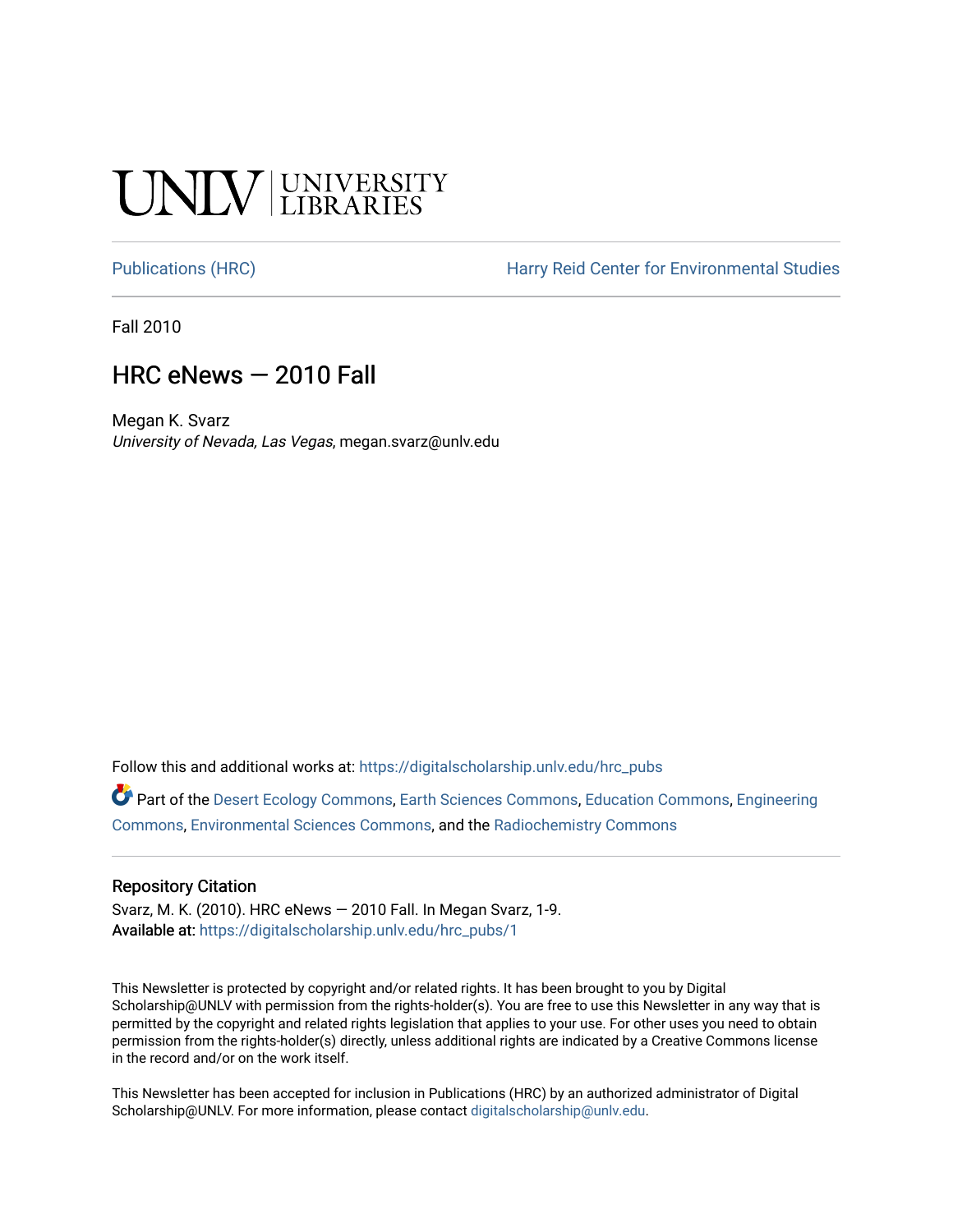# RRY REID **HRC eN ews — 2010 Fall**

#### **..:::ACCOM MPLISHMENT TS/ANNOUN CEMENTS:::.. .**

--------------

‐‐‐‐‐‐‐‐‐‐‐‐‐‐‐‐‐‐‐‐

<mark>...................</mark>

<mark>...................</mark>

‐‐‐‐‐‐‐‐‐‐‐‐‐‐‐‐‐‐‐‐ ‐‐‐‐‐‐‐‐‐‐‐‐‐‐‐‐‐‐‐‐

‐‐‐‐‐‐‐‐‐‐‐‐‐‐‐‐‐‐‐‐

••••••••••••••••••••

••••••••••••••••••••

<mark>-------------</mark>

--------------<br>-

<mark>-------------</mark>

American Nuclear Society — UNLV Student Chapter 2010 Offic ers President — **Audrey Rom man** Vice Presid dent — **Vaness sa Sanders** Secretary — **Balazs Bene** Secretary — **Balazs Bene**<br>Committee Members — <mark>Amber Wright, Sherry Faye, Robert O'Brien</mark> The ANS Student Chapter is organizing tours of the UNLV campus for members attending the ANS Winter Meeting in Las Vegas. Tours are from noon to 6 p.m. Thursday, Nov. 11. --------------‐‐‐‐‐‐‐‐‐‐‐‐‐‐‐‐‐‐‐‐ ‐‐‐‐‐‐‐‐‐‐‐‐‐‐‐‐‐‐‐‐ ••••••••••••••••••• -------------------‐‐‐‐‐‐‐‐‐‐‐‐‐‐‐‐‐‐‐‐ ‐‐‐‐‐‐‐‐‐‐‐‐‐‐‐‐‐‐‐ -------------<br>-

Edward Mausolf contributed to a report by Los Alamos National Laboratories on Waste Forms for a DOE Milestone Report.

<mark>-------------</mark> **Ken Czerwinski** was recently invited to participate in the DOE Fuel Cycle Research and Development Program annual meeting in Washington, D.C. His project, *Quantification of UV-Visible and Laser Spectrosco opic Techniques s for Materials s Accountability y and Process C Control*, was se elected to be highlighted during the session. <mark>...................</mark> •••••••••••••••••••• <mark>..................</mark> <mark>-----------------</mark> •••••••••••••••••••• <mark>..................</mark> -------------<br>-

--------------<br>-The second annual Technical Exchange Meeting to summarize the research efforts for the INL LDRD for FY 2010 met Friday, Oct. 15, at the HRC. Participants included representatives from INL, Central Florida, Georgia Institute of Technology, Texas A&M, and UNLV. Dr. Hartmann led the meeting. The Tc Waste Forms Corrosion Studies Meeting was held Thursday, Oct. 14, at the HRC. The meeting was led by **Ken** Czerwinski and Ed Mausolf. Participants included members from the DOE, INL, LANL, PNL, and ANL. ‐‐‐‐‐‐‐‐‐‐‐‐‐‐‐‐‐‐‐‐ •••••••••••••••••••• ‐‐‐‐‐‐‐‐‐‐‐‐‐‐‐‐‐‐‐ -----------------------------------------‐‐‐‐‐‐‐‐‐‐‐‐‐‐‐‐‐‐‐ ––––––––––––<br>–

<mark>-------------</mark> At the ANS meeting Nov. 9, **Eunja Kim** and **Phil Weck** collectively received a DOE Nuclear Energy Fuel Cycle R&D Excellence Award from Buzz Savage for their work on Tc wasteforms. (It's a cool piece of graphite from the first nuclear reactor CP-1 from 1942.) <mark>...................</mark> •••••••••••••••••••• <mark>..................</mark> <mark>-----------------</mark> •••••••••••••••••••• <mark>..................</mark> -------------<br>-

Ken Czerwinski has been invited to present on the optical spectroscopy project at the Fuel Cycle R&D National m meeting.

•••••••••••••••••••

<mark>..................</mark>

‐‐‐‐‐‐‐‐‐‐‐‐‐‐‐‐‐‐‐

<mark>..................</mark>

Ken Czerwinski has been requested to provide information for a National Academy report on universities with radiochemistry/nuclear research programs.

-------------------

‐‐‐‐‐‐‐‐‐‐‐‐‐‐‐‐‐‐‐‐

‐‐‐‐‐‐‐‐‐‐‐‐‐‐‐‐‐‐‐

-------------<br>-

-------------<br>-

––––––––––––<br>–

-------------<br>-

<mark>..................</mark>

‐‐‐‐‐‐‐‐‐‐‐‐‐‐‐‐‐‐‐

<mark>..................</mark>

••••••••••••••••••••

---------------------

••••••••••••••••••••

<mark>-----------------</mark>

--------------------

<mark>-----------------</mark>

The National Science Foundation will be reviewing this year's proposals Dec. 2 and 3, 2010. **Ken** Czerwinski has been invited by the IGERT Coordinating Committee to serve on the review panel.

‐‐‐‐‐‐‐‐‐‐‐‐‐‐ ‐‐‐‐‐‐‐‐‐‐‐‐‐‐‐‐‐‐‐‐ ‐‐‐‐‐‐‐‐‐‐‐‐‐‐‐‐‐‐‐‐ ‐‐‐‐‐‐‐‐‐‐‐‐‐‐‐‐‐‐‐ The FAME (Functional Advanced Materials for Renewable Technology) Group of Dr. **Kristina Lipinska** was visited by Prof. Michael Lufaso from the Department of Chemistry of Florida Northern University. Dr. Lufaso's research is focused on solid-state synthesis of new materials, structure determination, and structure-property relationships. The group discussed beginning a collaboration between the Lufaso Group and the FAME in the area of new inorganic oxide-based materials. Prof. Lufaso visited HRC Friday, Nov. 5, 2010. <mark>-----------------</mark> •••••••••••••••••••• <mark>..................</mark> -------------<br>-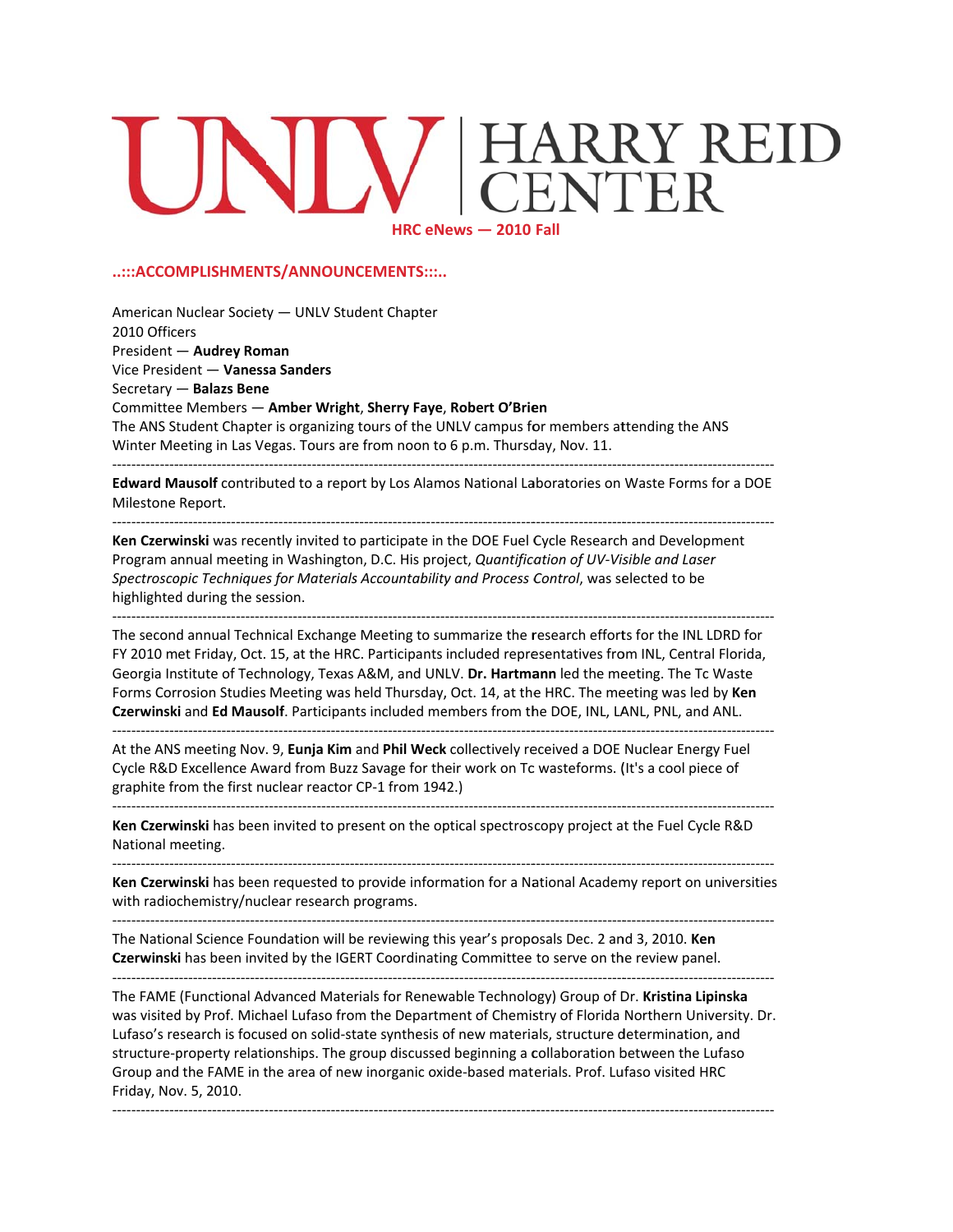**Pushkin Kachroo** and the **Transportation Research Center** have recently been highlighted in several news stories and local TV networks. Please see the links below for stories on measuring the economic impact of distracted driving:

http://www.lvrj.com/blogs/onlineguy/Hi\_its\_Al\_Im\_driving\_Leave\_a\_message\_at\_the\_beep.html http://www.fox5vegas.com/local‐video/index.html?grabnetworks\_video\_id=4409349

**Oliver Hemmers** gave a presentation on Renewable Energy Projects in Nevada at the Global Commerce Forum's third international conference on Energy, Logistics, and the Environment on Renewable Energy Technologies and Gaps Panel at the Grand Hyatt Hotel, Denver, Oct. 8–9, 2010.

‐‐‐‐‐‐‐‐‐‐‐‐‐‐‐‐‐‐‐‐‐‐‐‐‐‐‐‐‐‐‐‐‐‐‐‐‐‐‐‐‐‐‐‐‐‐‐‐‐‐‐‐‐‐‐‐‐‐‐‐‐‐‐‐‐‐‐‐‐‐‐‐‐‐‐‐‐‐‐‐‐‐‐‐‐‐‐‐‐‐‐‐‐‐‐‐‐‐‐‐‐‐‐‐‐‐‐‐‐‐‐‐‐‐‐‐‐‐‐‐‐‐‐‐‐‐‐‐‐‐‐‐‐‐‐‐‐‐‐

‐‐‐‐‐‐‐‐‐‐‐‐‐‐‐‐‐‐‐‐‐‐‐‐‐‐‐‐‐‐‐‐‐‐‐‐‐‐‐‐‐‐‐‐‐‐‐‐‐‐‐‐‐‐‐‐‐‐‐‐‐‐‐‐‐‐‐‐‐‐‐‐‐‐‐‐‐‐‐‐‐‐‐‐‐‐‐‐‐‐‐‐‐‐‐‐‐‐‐‐‐‐‐‐‐‐‐‐‐‐‐‐‐‐‐‐‐‐‐‐‐‐‐‐‐‐‐‐‐‐‐‐‐‐‐‐‐‐‐

Accepted for publication:

"Synthesis and Structure of Technetium Trichloride" by **Poineau**, Frederic; **Johnstone**, Erik; **Weck**, Philippe; **Kim**, Eunja; **Forster**, Paul; **Scott**, Brian; **Sattelberger**, Alfred; **Czerwinski**, Kenneth, accepted to JACS.

I.N. Demchenko, M. Chernyshova, T. Tyliszczak, J.D. Denlinger, K.M. Yu, D.T. Speaks, **O. Hemmers**, W. Walukiewicz, G. Derkachov, and K. Lawniczak‐Jablonska, Electronic Structure of CdO Studied by Soft Xray Spectroscopy. J.Elect. Spect. Rel. Phen. (2010).

A collaboration between HRC (FAME Group, Dr. **Lipinska**),Department of Physics, UNLV (Dr. A. Cornelius, P. Kalita**,** C. Chen, X. Ke), and Argonne National Lab (Dr. S. Sinogeikin) led to a paper titled "Equation of State of TiH2 up to 90 GPa: A Synchrotron X‐ray Diffraction Study and Ab initio Calculations" that was recently published in the *Journal of Applied Physics* 108, 043511 (2010).

‐‐‐‐‐‐‐‐‐‐‐‐‐‐‐‐‐‐‐‐‐‐‐‐‐‐‐‐‐‐‐‐‐‐‐‐‐‐‐‐‐‐‐‐‐‐‐‐‐‐‐‐‐‐‐‐‐‐‐‐‐‐‐‐‐‐‐‐‐‐‐‐‐‐‐‐‐‐‐‐‐‐‐‐‐‐‐‐‐‐‐‐‐‐‐‐‐‐‐‐‐‐‐‐‐‐‐‐‐‐‐‐‐‐‐‐‐‐‐‐‐‐‐‐‐‐‐‐‐‐‐‐‐‐‐‐‐‐‐

Awards received:

**Denis Beller** received an award from Idaho National Lab — Benchmark Development and Validation of an ATR‐Critical Radiation Transport Model — Bridge Funding for the amount of \$129,575 through Sept. 30, 2013.

**Oliver Hemmers** — NV Renewable Energy Consortium FY 10 \$847,919.

**Allen Johnson** was awarded Task 2.8.2 Enabling Technology for Solar Energy Development in Nevada in the amount of \$201,112.

**Pushkin Kachroo** received the following awards from the Nevada Office of Traffic Safety for the fiscal year Oct. 1, 2010, through Sept. 30, 2011:

1) Daytime Seat Belt Usage Surveys, \$25,000

2) Nighttime Seat Belt Use in Nevada, \$10,000

3) Combined Data Analysis on NDOT Crash Data and UMC Trauma Data

He also received an NDOT award in the amount of \$122,640 for the Application of Specific Scenario Evaluation Using Driving Simulator.

**Erin Breen** received the following awards from the Nevada Office of Traffic Safety for the fiscal year Oct. 1, 2010, through Sept. 30, 2011:

1) Center for Safety Research and Outreach‐Safe Communities Partnership, \$40,000

2) PACE (Prevent All Crashes Every Day) Campaign, \$40,000

‐‐‐‐‐‐‐‐‐‐‐‐‐‐‐‐‐‐‐‐‐‐‐‐‐‐‐‐‐‐‐‐‐‐‐‐‐‐‐‐‐‐‐‐‐‐‐‐‐‐‐‐‐‐‐‐‐‐‐‐‐‐‐‐‐‐‐‐‐‐‐‐‐‐‐‐‐‐‐‐‐‐‐‐‐‐‐‐‐‐‐‐‐‐‐‐‐‐‐‐‐‐‐‐‐‐‐‐‐‐‐‐‐‐‐‐‐‐‐‐‐‐‐‐‐‐‐‐‐‐‐‐‐‐‐‐‐‐‐

On Nov. 10, a retirement reception was held in honor of Carter "Buzz" Savage of DOE, who has overseen the Transmutation Research Program (TRP) for several years. President Neal Smatresk spoke at the event, and the HRC Nuclear Program faculty, researchers, and students presented Buzz with a plaque in recognition of his years of service.

‐‐‐‐‐‐‐‐‐‐‐‐‐‐‐‐‐‐‐‐‐‐‐‐‐‐‐‐‐‐‐‐‐‐‐‐‐‐‐‐‐‐‐‐‐‐‐‐‐‐‐‐‐‐‐‐‐‐‐‐‐‐‐‐‐‐‐‐‐‐‐‐‐‐‐‐‐‐‐‐‐‐‐‐‐‐‐‐‐‐‐‐‐‐‐‐‐‐‐‐‐‐‐‐‐‐‐‐‐‐‐‐‐‐‐‐‐‐‐‐‐‐‐‐‐‐‐‐‐‐‐‐‐‐‐‐‐‐‐ We are moving and shaking at the museum. It's been a very busy but exciting fall. First, we have almost doubled our attendance again. In July 2009 we averaged 1,500 to 2,000 visitors a month. Last month (October), our attendance was just over 5,000!!! In fact, this week alone, we have seen several hundred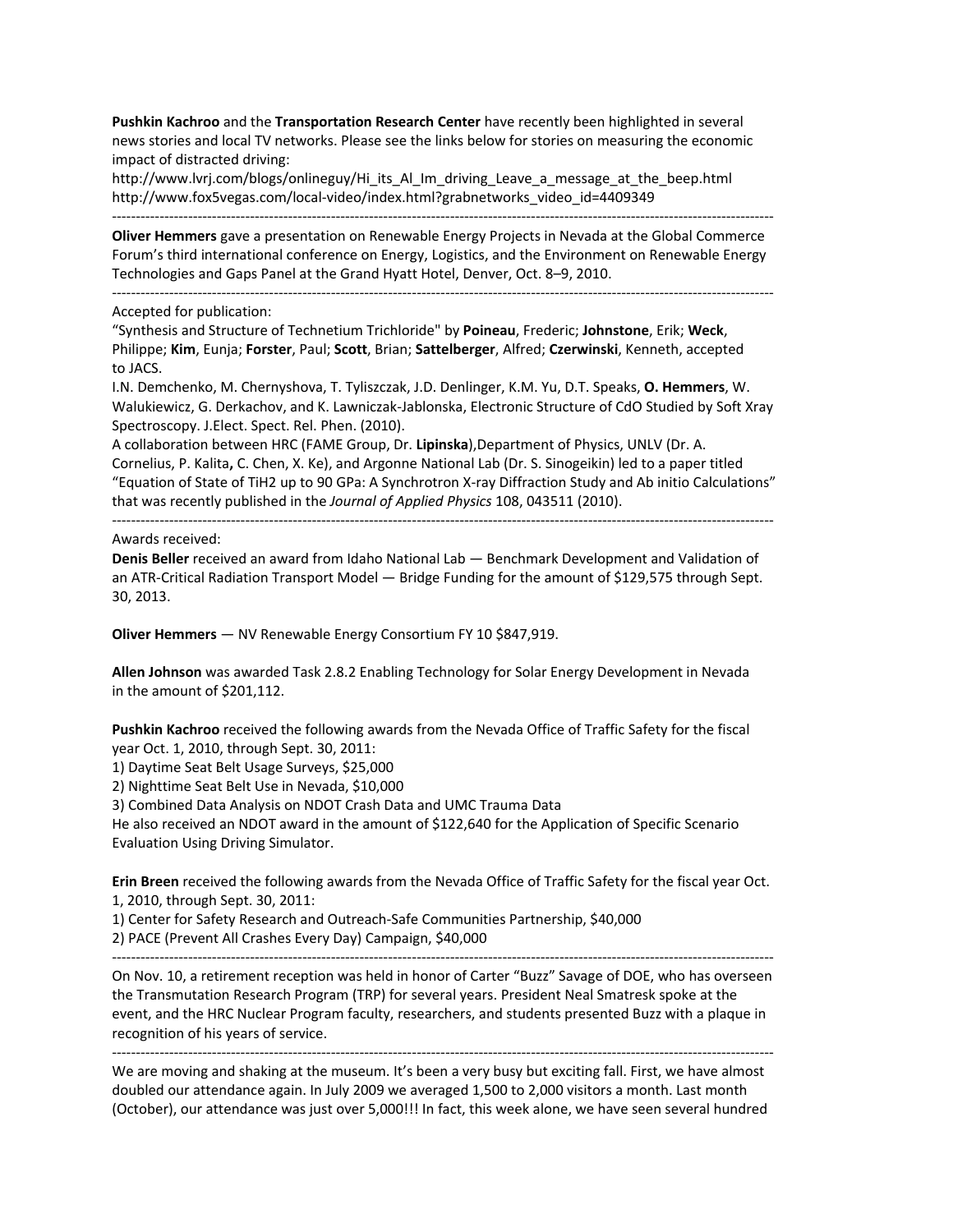UNLV students tour the museum with their professors. Last week, we opened ¡Viva Frida!, a collaboration with the Mexican Consulate. It has already been such a success that I am talking with the Consulate about future collaborations (a review of the exhibition will appear in the LV RJ next week). We are also partnering with Yelp on an exhibition highlighting different "communities" in Southern Nevada, this project will expose us to a new diverse audience and could receive national attention. Lastly, as part of the expanded Festival of Communities, the museum will plan and host an Art/Cultural Festival in spring and host the Las Vegas Science Festival planned for summer. Everything we've been doing is finally starting to pay off!!!

Below is a link to the latest newsletter if you haven't already seen it. Barrick News: Issue 2, November 2010 (http://marjoriebarrickmuseum.createsend1.com/T/ViewEmail/r/0524357CC783DDD7/C2832BF70F2E54 28F6A1C87C670A6B9F)

‐‐‐‐‐‐‐‐‐‐‐‐‐‐‐‐‐‐‐‐‐‐‐‐‐‐‐‐‐‐‐‐‐‐‐‐‐‐‐‐‐‐‐‐‐‐‐‐‐‐‐‐‐‐‐‐‐‐‐‐‐‐‐‐‐‐‐‐‐‐‐‐‐‐‐‐‐‐‐‐‐‐‐‐‐‐‐‐‐‐‐‐‐‐‐‐‐‐‐‐‐‐‐‐‐‐‐‐‐‐‐‐‐‐‐‐‐‐‐‐‐‐‐‐‐‐‐ The reconstruction work in the future Laser Spectroscopy Lab of Dr. Kristina Lipinska is now led by UNLV Planning and Construction Department. Construction restarted on Nov. 5, 2010, under the supervision of Mr. Bob Mobley, project manager. Two large overhead service providers were installed in the lab by a team from Dow Diversified, Fischer Scientific. The electrical and plumbing works, aimed to accommodate lasers, chillers, and high‐temperature furnaces, are currently ongoing.

Two UNLV Ph.D. students in the radiochemistry department have won awards in the U.S. Department of Energy's Innovations in Fuel Cycle Research Awards competition.

**Jamie Warburton** has been awarded the first‐place prize in the Nuclear Material Accountability and Control Instrumentation division. Warburton's award was based upon her research paper, "Method for Online Process Monitoring for Use in Solvent Extraction and Actinide Separations," which was published in the journal *Separation Science and Technology* in January 2010.

**Amber Wright** has been awarded a third‐place prize in the Fuel Separations and Waste Forms division. Wright's award was based upon her research paper, "Application of Formohydroxamic Acid in Nuclear Processing: Synthesis and Complexation with Technetium‐99," which was presented at the International Conference on Nuclear Engineering (ICONE) in May 2010.

The United States is among the countries highest in per capita use of electricity and total CO2 (greenhouse gas) emissions. Electricity generation produces about 40 percent of our CO2 emissions, transportation produces 33 percent, and industrial use of fossil fuels accounts for 16 percent. To achieve energy security and greenhouse gas emission reduction objectives, the United States must develop and deploy clean, affordable domestic energy sources as quickly as possible. Nuclear power plants emit zero CO2 and represent over 70 percent of U.S. carbon‐free electricity generation. Nuclear power will continue to be a key component of a portfolio of technologies that meets U.S. energy goals. The Innovations in Fuel Cycle Research Awards program supports the Department of Energy's goal to reduce CO2 emissions by 80 percent by the year 2050 as well as the Office of Nuclear Energy's goal to develop a sustainable nuclear fuel cycle. The academic community plays a vital role in helping develop the advanced nuclear technology that will help sustain and further expand nuclear power in the United States. In addition to cash awards, winning students will have a variety of other opportunities, including participating in an Innovators' Forum and participating in the DOE's annual Fuel Cycle R&D meeting. All together, the U.S. Department of Energy awarded 30 prizes in the 2010 Innovations in Fuel Cycle Research Awards program. Winning students published or presented technical papers relevant to the nuclear fuel cycle. The program is designed to: (1) award graduate and undergraduate students for innovative fuel‐cycle‐relevant research publications, (2) demonstrate the Office of Fuel Cycle Technologies' commitment to higher education in fuel‐cycle‐relevant disciplines, and (3) support communications among students and DOE representatives.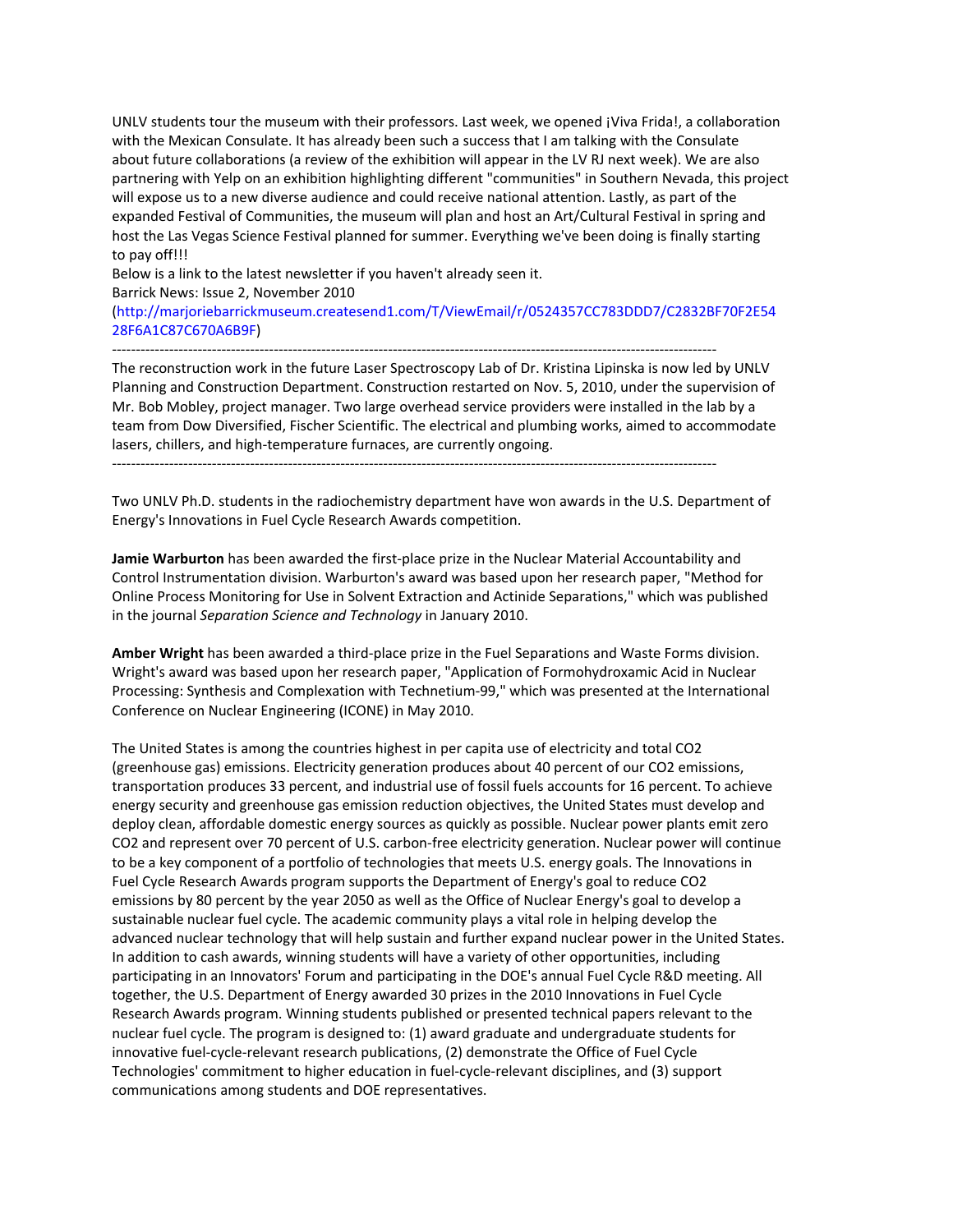For more information on the U.S. Department of Energy, visit http://energy.gov. For more information on DOE's nuclear energy programs, visit: http://www.ne.doe.gov. For more information on the Innovations in Fuel Cycle Research Awards program, visit http://www.fuelcycleinnovations.org.

‐‐‐‐‐‐‐‐‐‐‐‐‐‐‐‐‐‐‐‐‐‐‐‐‐‐‐‐‐‐‐‐‐‐‐‐‐‐‐‐‐‐‐‐‐‐‐‐‐‐‐‐‐‐‐‐‐‐‐‐‐‐‐‐‐‐‐‐‐‐‐‐‐‐‐‐‐‐‐‐‐‐‐‐‐‐‐‐‐‐‐‐‐‐‐‐‐‐‐‐‐‐‐‐‐‐‐‐‐‐‐‐‐‐‐‐‐‐‐‐‐‐‐‐‐‐‐

Battelle Energy Alliance was awarded the HRC Nuclear Material Group (lead: **Dr. Hartmann**) with an additional \$115,000 for FY 11 for "Irradiation Testing and Molecular Modeling of Irradiation‐Assisted Diffusion and Microstructural Evolution (FCCI)." Furthermore, a Level 3 DOE milestone on the "Preparation and Characterization of Technetium Oxide Waste Forms" was submitted to DOE, INL, and LANL summarizing our efforts on the development of complex ceramic technetium oxides at HRC. In addition, a technical manuscript, "Structure Studies on Lanthanide Technetium Pyrochlores as Prospective Host Phases to Immobilize  $99Tc$  and Fission Lanthanides from Effluents of Reprocessed Used Nuclear Fuels" (Hartmann, Alaniz, et al.), was submitted for review to the *Journal of Nuclear Materials*. The Nuclear Materials Group started an informal cooperation with the Physics Department on the determination of physical properties at temperatures down to 1 K. These investigations (Dr. Koury) are utilizing the PPMS (physical property measurement system), which was acquired through the FY10 NEUP infrastructure grant.

‐‐‐‐‐‐‐‐‐‐‐‐‐‐‐‐‐‐‐‐‐‐‐‐‐‐‐‐‐‐‐‐‐‐‐‐‐‐‐‐‐‐‐‐‐‐‐‐‐‐‐‐‐‐‐‐‐‐‐‐‐‐‐‐‐‐‐‐‐‐‐‐‐‐‐‐‐‐‐‐‐‐‐‐‐‐‐‐‐‐‐‐‐‐‐‐‐‐‐‐‐‐‐‐‐‐‐‐‐‐‐‐‐‐‐‐‐‐‐‐‐‐‐‐‐‐‐

Dr. **Denis Beller** received the following awards:

‐Air Force Technical Application Center Nuclear Data Evaluation Support, Nuclear Fuel Cycle Particle Classification

‐Northrop Grumman Systems Corporation. Awarded \$135,000 through 2011.

‐Nanostructured Lanthanum Halides and CeBr3 for Nuclear Radiation Detection, DOE through NSTec. Awarded \$14,531.

‐International Criticality Safety Benchmark Evaluation Project — Benchmark for the Advanced Test Reactor Critical Idaho National Laboratory. Awarded \$30,000 for this research through May 2011.

‐‐‐‐‐‐‐‐‐‐‐‐‐‐‐‐‐‐‐‐‐‐‐‐‐‐‐‐‐‐‐‐‐‐‐‐‐‐‐‐‐‐‐‐‐‐‐‐‐‐‐‐‐‐‐‐‐‐‐‐‐‐‐‐‐‐‐‐‐‐‐‐‐‐‐‐‐‐‐‐‐‐‐‐‐‐‐‐‐‐‐‐‐‐‐‐‐‐‐‐‐‐‐‐‐‐‐‐‐‐‐‐‐‐‐‐‐‐‐‐‐‐‐‐‐‐‐

Dr. **Thomas Hartmann** received a joint appointment agreement from Idaho National Laboratory through July 2011.

‐‐‐‐‐‐‐‐‐‐‐‐‐‐‐‐‐‐‐‐‐‐‐‐‐‐‐‐‐‐‐‐‐‐‐‐‐‐‐‐‐‐‐‐‐‐‐‐‐‐‐‐‐‐‐‐‐‐‐‐‐‐‐‐‐‐‐‐‐‐‐‐‐‐‐‐‐‐‐‐‐‐‐‐‐‐‐‐‐‐‐‐‐‐‐‐‐‐‐‐‐‐‐‐‐‐‐‐‐‐‐‐‐‐‐‐‐‐‐‐‐‐‐‐‐‐‐

The Nuclear Materials Group (lead: Dr. **Thomas Hartmann**) was awarded with \$150,000 for FY 2011 on the continuation of R&D on advanced ceramic waste forms for the long-term storage of technetium-99 and fission lanthanides. Hereby, \$100,000 will remain at UNLV-HRC and \$50,000 will go to Los Alamos National Laboratory (LANL). The progress of this experimental research was evaluated by a review panel of members from INL, MIT, ANL, PNNL, and Areva the end of July. As a result of an apparently impressive presentation, the 2011 budget for this technetium waste form research was not reduced as feared, but triplicated, while programs at the National Laboratories were cut. The research work of this experimental project on the immobilization of technetium‐99 and fission lanthanides produced data of outstanding accuracy, not only because of great instrumentation available within the radiochemistry but, most importantly, because of the skilled experimenters, **Ariana Alaniz** (undergrad in Mechanical Engineering) and **Dan Koury** (postdoc). This project has high visibility within national programs and the industry and is providing HRC with a good reputation of timely delivery of experimental data of the highest quality.

‐‐‐‐‐‐‐‐‐‐‐‐‐‐‐‐‐‐‐‐‐‐‐‐‐‐‐‐‐‐‐‐‐‐‐‐‐‐‐‐‐‐‐‐‐‐‐‐‐‐‐‐‐‐‐‐‐‐‐‐‐‐‐‐‐‐‐‐‐‐‐‐‐‐‐‐‐‐‐‐‐‐‐‐‐‐‐‐‐‐‐‐‐‐‐‐‐‐‐‐‐‐‐‐‐‐‐‐‐‐‐‐‐‐‐‐‐‐‐‐‐‐‐‐‐‐‐

**Megan Bennett** was awarded a NEUP fellowship!

‐‐‐‐‐‐‐‐‐‐‐‐‐‐‐‐‐‐‐‐‐‐‐‐‐‐‐‐‐‐‐‐‐‐‐‐‐‐‐‐‐‐‐‐‐‐‐‐‐‐‐‐‐‐‐‐‐‐‐‐‐‐‐‐‐‐‐‐‐‐‐‐‐‐‐‐‐‐‐‐‐‐‐‐‐‐‐‐‐‐‐‐‐‐‐‐‐‐‐‐‐‐‐‐‐‐‐‐‐‐‐‐‐‐‐‐‐‐‐‐‐‐‐‐‐‐‐ **Nick Smith** presented his thesis defense on Thursday, Sept. 16, in the Marjorie Barrack Museum Auditorium.

‐‐‐‐‐‐‐‐‐‐‐‐‐‐‐‐‐‐‐‐‐‐‐‐‐‐‐‐‐‐‐‐‐‐‐‐‐‐‐‐‐‐‐‐‐‐‐‐‐‐‐‐‐‐‐‐‐‐‐‐‐‐‐‐‐‐‐‐‐‐‐‐‐‐‐‐‐‐‐‐‐‐‐‐‐‐‐‐‐‐‐‐‐‐‐‐‐‐‐‐‐‐‐‐‐‐‐‐‐‐‐‐‐‐‐‐‐‐‐‐‐‐‐‐‐‐‐

**Jeffrey Wedding** has been renominated and selected as a board member for the Nevada Archaeological Association. This will be Jeff's second year serving on the NAA board. Jeff has previously served as the head of the NAA's auction committee for its annual meeting and has been auctioneer for the last four years.

‐‐‐‐‐‐‐‐‐‐‐‐‐‐‐‐‐‐‐‐‐‐‐‐‐‐‐‐‐‐‐‐‐‐‐‐‐‐‐‐‐‐‐‐‐‐‐‐‐‐‐‐‐‐‐‐‐‐‐‐‐‐‐‐‐‐‐‐‐‐‐‐‐‐‐‐‐‐‐‐‐‐‐‐‐‐‐‐‐‐‐‐‐‐‐‐‐‐‐‐‐‐‐‐‐‐‐‐‐‐‐‐‐‐‐‐‐‐‐‐‐‐‐‐‐‐‐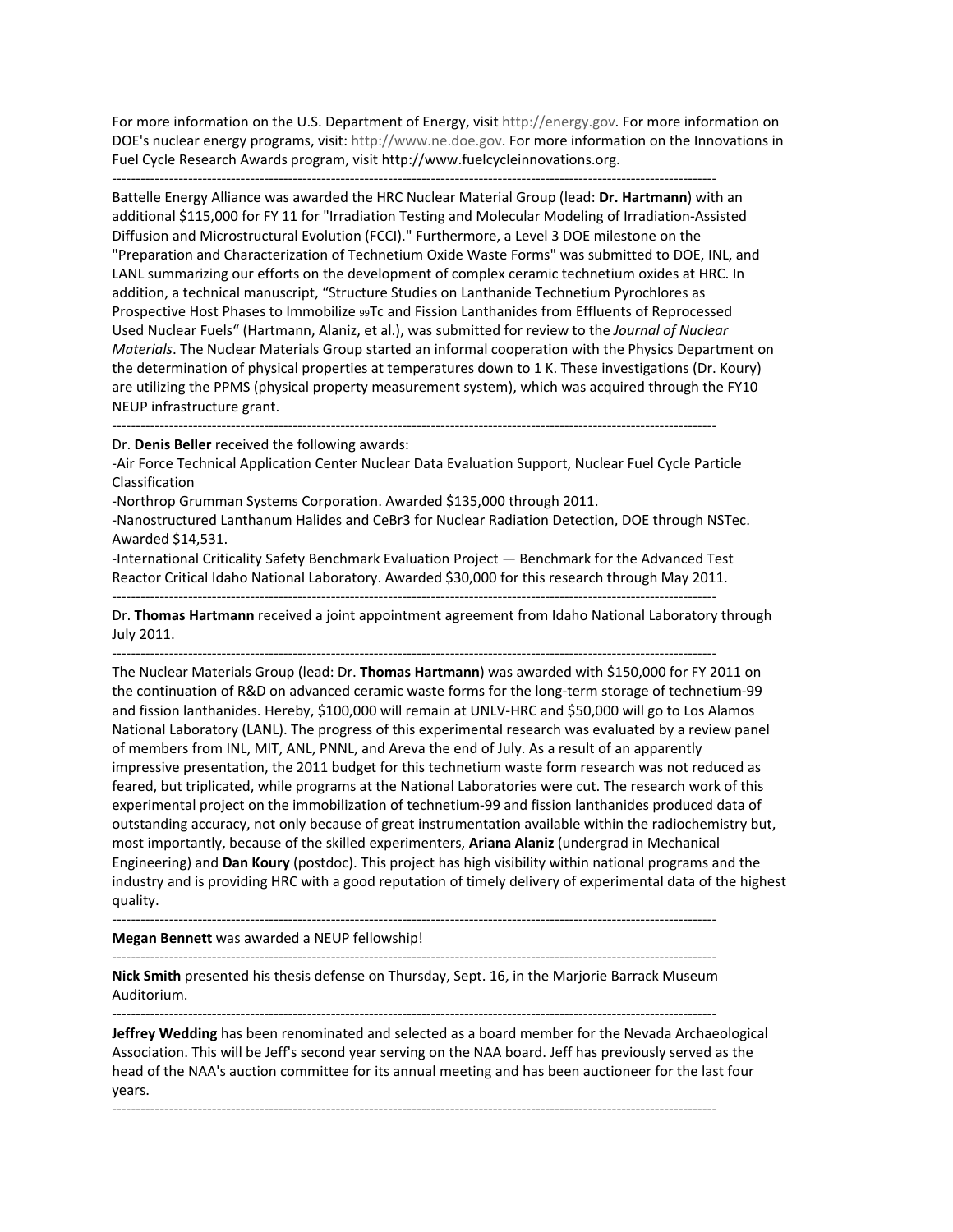**Diane Winslow** and **Jeffrey Wedding** have received notification they have been selected Wagon Masters for 2010. The Wagon Master award is the highest annual award given by the *Friends of the Mojave Road* and the Mojave Desert Heritage & Cultural Association. The award was first created 20 years ago to give special recognition to those who have given exceptional support to the projects of the *Friends of the Mojave Road* and the Mojave Desert Heritage & Cultural Association and who have extended their friendship and resources far beyond what can reasonably be expected. The awards will be presented Friday, Oct. 1, 2010, during the 31st Mojave Road Rendezvous at the Goffs Schoolhouse Museum in Goffs, Calif. This will be the second Wagon Master award bestowed upon both Diane and Jeff.

‐‐‐‐‐‐‐‐‐‐‐‐‐‐‐‐‐‐‐‐‐‐‐‐‐‐‐‐‐‐‐‐‐‐‐‐‐‐‐‐‐‐‐‐‐‐‐‐‐‐‐‐‐‐‐‐‐‐‐‐‐‐‐‐‐‐‐‐‐‐‐‐‐‐‐‐‐‐‐‐‐‐‐‐‐‐‐‐‐‐‐‐‐‐‐‐‐‐‐‐‐‐‐‐‐‐‐‐‐‐‐‐‐‐‐‐‐‐‐‐‐‐‐‐‐‐‐

**Jeffrey Wedding** organized a symposium that has been accepted for the 32nd Annual Great Basin Anthropological Conference to be held this October in Layton, Utah. Jeff will also co‐chair the session with William White (Statistical Research Inc.) and Susan Edwards (Desert Research Institute). The symposium is titled Historical Archaeology in the Great Basin and Beyond (2.0). The symposium abstract is as follows:

At the 2008 GBAC in Oregon, a purely historical archaeology symposium was assembled with great interest and participation and with a commitment to ensure its regular occurrence at future GBAC meetings. This session explores a great diversity of historic‐period sites, material culture, and research topics from within the Great Basin and the greater West. Contributed papers include traditional historical archaeology studies of the 19th- and early 20th-century locales and mid- to late 20th-century subjects of the emerging field of contemporary archaeology.

‐‐‐‐‐‐‐‐‐‐‐‐‐‐‐‐‐‐‐‐‐‐‐‐‐‐‐‐‐‐‐‐‐‐‐‐‐‐‐‐‐‐‐‐‐‐‐‐‐‐‐‐‐‐‐‐‐‐‐‐‐‐‐‐‐‐‐‐‐‐‐‐‐‐‐‐‐‐‐‐‐‐‐‐‐‐‐‐‐‐‐‐‐‐‐‐‐‐‐‐‐‐‐‐‐‐‐‐‐‐‐‐‐‐‐‐‐‐‐‐‐‐‐‐‐‐‐

On Aug. 31, 2010, **Oliver Hemmers** and **Kristina Lipinska** from HRC and Chulsung Bae from UNLV Chemistry attended the kickoff meeting for their Biofuels Phase‐II award, funded by DOE. The meeting was hosted in Salt Lake City at Ceramatec Inc. (a partner in the project) by Dr. S. Balagopal, program manager of Sodium Ionic Technologies and Electrochemical Systems, and Dr. A. Nickens, vice president of Energy and Electrosynthesis Group.

‐‐‐‐‐‐‐‐‐‐‐‐‐‐‐‐‐‐‐‐‐‐‐‐‐‐‐‐‐‐‐‐‐‐‐‐‐‐‐‐‐‐‐‐‐‐‐‐‐‐‐‐‐‐‐‐‐‐‐‐‐‐‐‐‐‐‐‐‐‐‐‐‐‐‐‐‐‐‐‐‐‐‐‐‐‐‐‐‐‐‐‐‐‐‐‐‐‐‐‐‐‐‐‐‐‐‐‐‐‐‐‐‐‐‐‐‐‐‐‐‐‐‐‐‐‐‐

‐‐‐‐‐‐‐‐‐‐‐‐‐‐‐‐‐‐‐‐‐‐‐‐‐‐‐‐‐‐‐‐‐‐‐‐‐‐‐‐‐‐‐‐‐‐‐‐‐‐‐‐‐‐‐‐‐‐‐‐‐‐‐‐‐‐‐‐‐‐‐‐‐‐‐‐‐‐‐‐‐‐‐‐‐‐‐‐‐‐‐‐‐‐‐‐‐‐‐‐‐‐‐‐‐‐‐‐‐‐‐‐‐‐‐‐‐‐‐‐‐‐‐‐‐‐‐

‐‐‐‐‐‐‐‐‐‐‐‐‐‐‐‐‐‐‐‐‐‐‐‐‐‐‐‐‐‐‐‐‐‐‐‐‐‐‐‐‐‐‐‐‐‐‐‐‐‐‐‐‐‐‐‐‐‐‐‐‐‐‐‐‐‐‐‐‐‐‐‐‐‐‐‐‐‐‐‐‐‐‐‐‐‐‐‐‐‐‐‐‐‐‐‐‐‐‐‐‐‐‐‐‐‐‐‐‐‐‐‐‐‐‐‐‐‐‐‐‐‐‐‐‐‐‐

Publication: Manuscript Comprehensive Solid State NMR Characterization of Electronic Structure in Ditechnetium Heptoxide by Cho, Herman; de Jong, Wibe; **Sattelberger**, Alfred; **Poineau**, Frederic; and **Czerwinski**, Ken. Accepted with minor revisions to JACS.

Comprehensive Solid State NMR Characterization of Electronic Structure in Ditechnetium Heptaoxide: Cho, Herman; de Jong, Wibe; **Sattelberger**, Alfred; **Poineau**, Frederic; **Czerwinski**, Kenneth. Officially accepted by JACS.

Speciation of Heptavalent Technetium in Sulfuric Acid: Structural and Spectroscopic Studies: Frederic **Poineau**, Philippe F. **Weck**, Konstantin **German**, Alesya **Maruk**, Gayane **Kirakosyan**, Wayne **Lukens**, Daniel B. **Rego**, Alfred P. **Sattelberger**, and Kenneth R. **Czerwinski**. Officially accepted by Dalton. ‐‐‐‐‐‐‐‐‐‐‐‐‐‐‐‐‐‐‐‐‐‐‐‐‐‐‐‐‐‐‐‐‐‐‐‐‐‐‐‐‐‐‐‐‐‐‐‐‐‐‐‐‐‐‐‐‐‐‐‐‐‐‐‐‐‐‐‐‐‐‐‐‐‐‐‐‐‐‐‐‐‐‐‐‐‐‐‐‐‐‐‐‐‐‐‐‐‐‐‐‐‐‐‐‐‐‐‐‐‐‐‐‐‐‐‐‐‐‐‐‐‐‐‐‐‐‐

Complex Contaminant Exposure in Cetaceans: A Comparative E‐Screen Analysis of Bottlenose Dolphin Blubber and Mixtures of Four Persistent Organic Pollutants: Yordy JE, Mollenhauer MA, Wilson RM, Wells RS, Hohn A, Sweeney J, Schwacke LH, Rowles TK, Kucklick JR, **Peden‐Adams** MM. Environ Toxicol Chem. 2010 Oct;29(10):2143‐53.

http://www.ncbi.nlm.nih.gov/pubmed/20872675

‐‐‐‐‐‐‐‐‐‐‐‐‐‐‐‐‐‐‐‐‐‐‐‐‐‐‐‐‐‐‐‐‐‐‐‐‐‐‐‐‐‐‐‐‐‐‐‐‐‐‐‐‐‐‐‐‐‐‐‐‐‐‐‐‐‐‐‐‐‐‐‐‐‐‐‐‐‐‐‐‐‐‐‐‐‐‐‐‐‐‐‐‐‐‐‐‐‐‐‐‐‐‐‐‐‐‐‐‐‐‐‐‐‐‐‐‐‐‐‐‐‐‐‐‐‐‐ In August, **Kristina Lipinska** and **Oliver Hemmers** hosted Prof. Enzo Cazzanelli from the University of Calabria, Italy, in the frame of their collaboration on Raman spectroscopy of amorphous materials. ‐‐‐‐‐‐‐‐‐‐‐‐‐‐‐‐‐‐‐‐‐‐‐‐‐‐‐‐‐‐‐‐‐‐‐‐‐‐‐‐‐‐‐‐‐‐‐‐‐‐‐‐‐‐‐‐‐‐‐‐‐‐‐‐‐‐‐‐‐‐‐‐‐‐‐‐‐‐‐‐‐‐‐‐‐‐‐‐‐‐‐‐‐‐‐‐‐‐‐‐‐‐‐‐‐‐‐‐‐‐‐‐‐‐‐‐‐‐‐‐‐‐‐‐‐‐‐

In September, Prof. Hartmut Schneider from the Institute of Crystallography of the University of Koeln, Germany, visited Kristina Lipinska and Oliver Hemmers for one week in the frame of their collaboration on advanced ceramic materials.

‐‐‐‐‐‐‐‐‐‐‐‐‐‐‐‐‐‐‐‐‐‐‐‐‐‐‐‐‐‐‐‐‐‐‐‐‐‐‐‐‐‐‐‐‐‐‐‐‐‐‐‐‐‐‐‐‐‐‐‐‐‐‐‐‐‐‐‐‐‐‐‐‐‐‐‐‐‐‐‐‐‐‐‐‐‐‐‐‐‐‐‐‐‐‐‐‐‐‐‐‐‐‐‐‐‐‐‐‐‐‐‐‐‐‐‐‐‐‐‐‐‐‐‐‐‐‐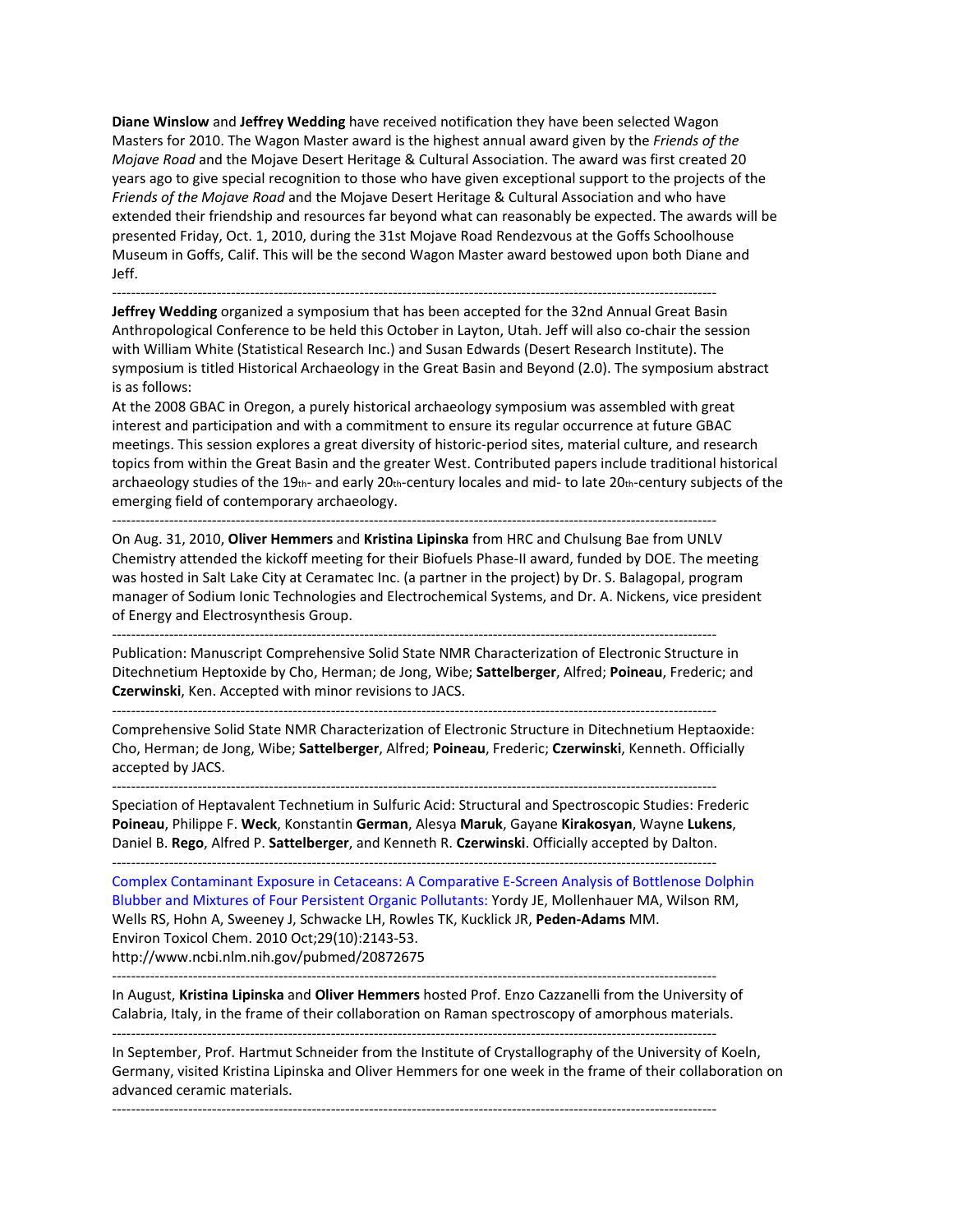On Sept. 24, **Kristina Lipinska** hosted Dr. Stas Sinogeikin from the Carnegie Institution of Washington and the Advanced Photon Source, ANL.

‐‐‐‐‐‐‐‐‐‐‐‐‐‐‐‐‐‐‐‐‐‐‐‐‐‐‐‐‐‐‐‐‐‐‐‐‐‐‐‐‐‐‐‐‐‐‐‐‐‐‐‐‐‐‐‐‐‐‐‐‐‐‐‐‐‐‐‐‐‐‐‐‐‐‐‐‐‐‐‐‐‐‐‐‐‐‐‐‐‐‐‐‐‐‐‐‐‐‐‐‐‐‐‐‐‐‐‐‐‐‐‐‐‐‐‐‐‐‐‐‐‐‐‐‐‐‐

Oct. 7–9: **Kristina Lipinska** is co‐chairing the third International Conference on Energy, Logistics, and the Environment in Denver, Colo., sponsored by the Global Commerce Forum. Oliver Hemmers will also be presenting and sitting on one of the panels at the forum.

#### **..:::EVENTS:::..**

Stephen Hendee's exhibit "Ice Next Time" garners support

Stephen Hendee's latest exhibition, "Ice Next Time," which is currently on display at the museum (Aug. 27 through Oct. 23), has received several recent reviews from local and national media sources. "Ice Next Time" and "The Textiles of Dark Age Era North America: True Artifacts and Reproductions, From 2026– 2280″ imagines human society after an electromagnetic pulse forces apart technology and human progress.

Las Vegas Weekly's Kristen Peterson calls "Ice Next Time" one of the "otherworldly exhibits you really need to see." Her article is available online at the *Las Vegas Weekly's* website (http://tiny.cc/m74z6). *Rebel Yell* reporter Garrett Estrada recently reviewed the show for the *Rebel Yell*. His article is available from the *Rebel Yell* website (http://tiny.cc/kxil0aqy1n).

Steve Bornfield of the *Las Vegas Review‐Journal* published a lengthier and more in‐depth review of the show in the Sept. 3 edition (http://tiny.cc/ttnmu).

io9 recently reviewed the show as well and included a significant number of pictures and descriptions (http://tiny.cc/ommjc).

Marc Dombrowsky of the Contemporary Art Center's CAC Blog interviewed Hendee about the show in early September. Previously, CAC Blog discussed the exhibition's opening (http://tiny.cc/8mm7s).

‐‐‐‐‐‐‐‐‐‐‐‐‐‐‐‐‐‐‐‐‐‐‐‐‐‐‐‐‐‐‐‐‐‐‐‐‐‐‐‐‐‐‐‐‐‐‐‐‐‐‐‐‐‐‐‐‐‐‐‐‐‐‐‐‐‐‐‐‐‐‐‐‐‐‐‐‐‐‐‐‐‐‐‐‐‐‐‐‐‐‐‐‐‐‐‐‐‐‐‐‐‐‐‐‐‐‐‐‐‐‐‐‐‐‐‐‐‐‐‐‐‐‐‐‐‐‐‐‐‐‐‐‐‐‐‐‐‐‐

UNLV Fine Art Departments Visiting Artist Lecture Series Moves to the Barrick Museum Auditorium Join us Tuesday nights in the museum's auditorium at 7 p.m. For more information on the series and biographies of the artists, visit the lecture series website. Remaining dates:

Nov. 9, Alix Pearlstein Nov. 16, Barbara Grygutis

Anthropology Lecture — Nov. 15, 2010, 11:30 a.m. to noon

Misty Fields, UNLV Anthropology Department

Women and the Agricultural Transition: Dental Health and Early Farming Females at La Playa (1600 BCE – 200 CE)

‐‐‐‐‐‐‐‐‐‐‐‐‐‐‐‐‐‐‐‐‐‐‐‐‐‐‐‐‐‐‐‐‐‐‐‐‐‐‐‐‐‐‐‐‐‐‐‐‐‐‐‐‐‐‐‐‐‐‐‐‐‐‐‐‐‐‐‐‐‐‐‐‐‐‐‐‐‐‐‐‐‐‐‐‐‐‐‐‐‐‐‐‐‐‐‐‐‐‐‐‐‐‐‐‐‐‐‐‐‐‐‐‐‐‐‐‐‐‐‐‐‐‐‐‐‐‐‐‐‐‐‐‐‐‐‐‐‐‐

#### *Study summary:*

This study examined dental health differences between adult women and men from an early farming population in present‐day northwest Mexico. Wherever the transition to agriculture occurred, it brought profound implications for a range of human biological and cultural factors. Previous investigations have shown positive (such as surplus food) as well as negative (for example, higher rates of disease) changes, but the effects to maternal health have been largely overlooked. With the adoption of agriculture, populations grew rapidly as a consequence of rising fertility rates associated with shorter birth spacing and readily available weaning foods. The nature of these changes and their effects to women in the past is not well understood, but clinical research has shown that hormonal-related changes can compromise maternal health by facilitating the development of dental disease. The study found that, over their lifetimes, La Playa women lost twice as many teeth as La Playa men. By the time sample women reached 45 to 55 years of age, they had lost an average of seven teeth (6.96), while sample men had lost just under 3 1/2 teeth (3.43). Study findings are supported by clinical research showing women's reproductive physiology can lead to oral health problems. These results suggest dynamic processes are involved in the development of lifelong health trends for women that may begin during the childbearing years. The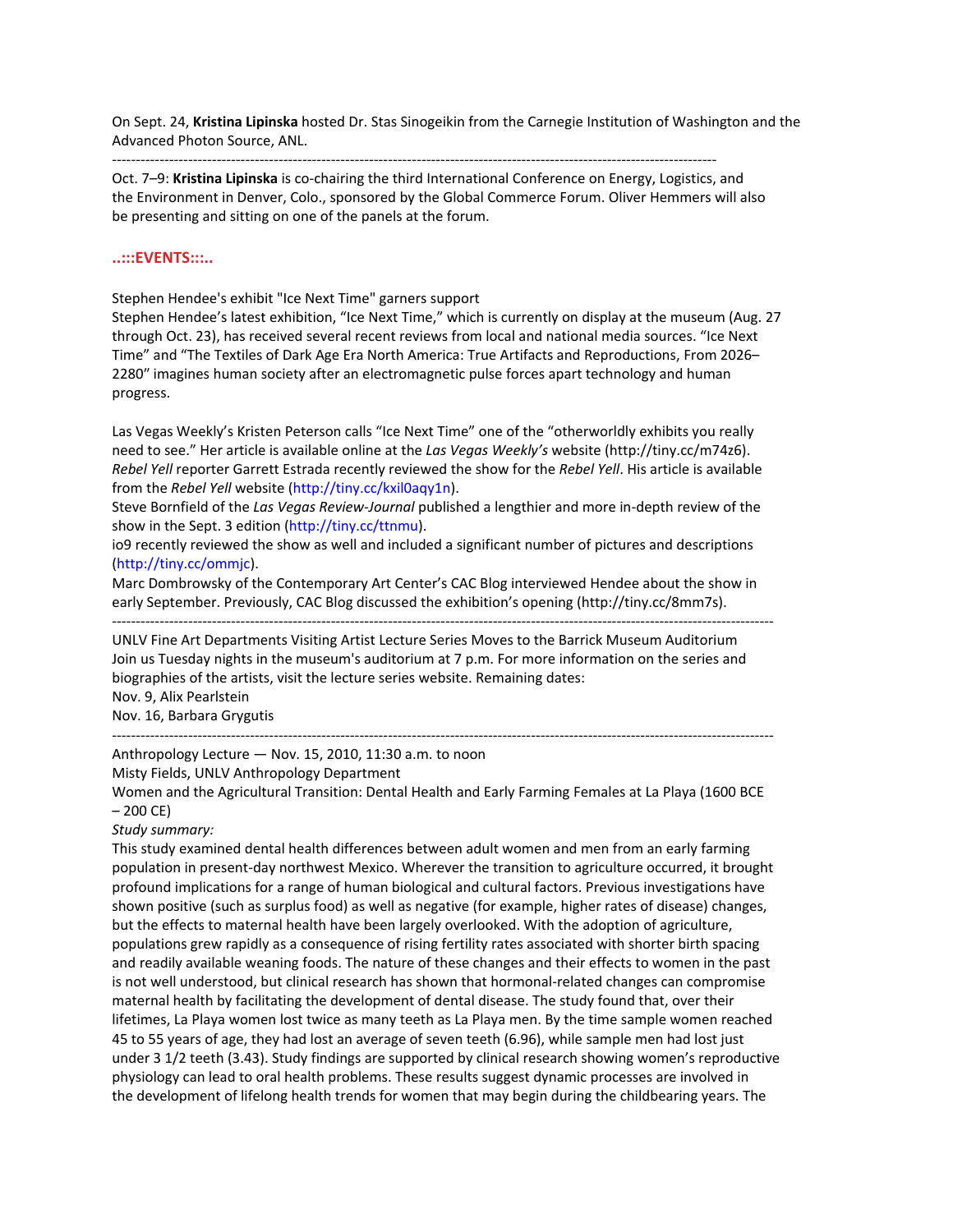study emphasizes the importance of dental health care for reproductive‐age women, particularly with diets limited to grains and starches. Moreover, the study highlights far-reaching effects of the subsistence transition in the lives of women.

‐‐‐‐‐‐‐‐‐‐‐‐‐‐‐‐‐‐‐‐‐‐‐‐‐‐‐‐‐‐‐‐‐‐‐‐‐‐‐‐‐‐‐‐‐‐‐‐‐‐‐‐‐‐‐‐‐‐‐‐‐‐‐‐‐‐‐‐‐‐‐‐‐‐‐‐‐‐‐‐‐‐‐‐‐‐‐‐‐‐‐‐‐‐‐‐‐‐‐‐‐‐‐‐‐‐‐‐‐‐‐‐‐‐‐‐‐‐‐‐‐‐‐‐‐‐‐‐‐‐‐‐‐‐‐‐‐‐‐

Homecoming Week Open House — Nov. 10, 2010, 2 to 5 p.m.

The museum is holding a party to welcome students, families, faculty, alumni, staff, and friends of the University of Nevada, Las Vegas, to campus. They'll provide food and entertainment! Come by the museum to check out their new exhibitions and everything they have to offer.

‐‐‐‐‐‐‐‐‐‐‐‐‐‐‐‐‐‐‐‐‐‐‐‐‐‐‐‐‐‐‐‐‐‐‐‐‐‐‐‐‐‐‐‐‐‐‐‐‐‐‐‐‐‐‐‐‐‐‐‐‐‐‐‐‐‐‐‐‐‐‐‐‐‐‐‐‐‐‐‐‐‐‐‐‐‐‐‐‐‐‐‐‐‐‐‐‐‐‐‐‐‐‐‐‐‐‐‐‐‐‐‐‐‐‐‐‐‐‐‐‐‐‐‐‐‐‐‐‐‐‐‐‐‐‐‐‐‐‐

Current Exhibitions

¡Viva Frida! — Oct. 27 through Dec. 18, 2010

Exhibit of revolutionary Mexican Folk Artist Frida Kahlo at the Barrick Museum

Discover one of Mexico's most famous artists through images and reproductions of her renowned paintings. Few artists have captured the public's imagination as Frida Kahlo. During her lifetime, Frida, was best known as the flamboyant wife of Mexican muralist Diego Rivera. Today she has become one of the most celebrated artists in the world. This exhibit is presented by the Consulate of Mexico in Las Vegas and co‐sponsored by the UNLV Marjorie Barrick Museum and includes images of Kahlo's art and life, providing a unique glimpse into the mind of one of the most influential artists of the 20th century. Also on display will be pieces from the museum's Pre‐Colombian and Ethnographic Art Collection that are directly reflected in Frida's painting. She and her husband, Diego Rivera, were avid collectors, and the influence can be seen in the subject matter and style of her paintings.

The exhibition opens just days before Frida's beloved holiday, Day the Dead. To commemorate this holiday, several university student groups will be creating ofrendas — altars to remember and honor the memory of the dead.

Related event:

Nov. 15, 2010 — 7 to 9 p.m.

A Tribute to the Life and Death of Frida Kahlo: Love, Sex, and Revolution. This event is co‐sponsored by the UNLV Marjorie Barrick Museum, Women's Studies Department, and United Coalition for Im/migrant Rights. For more information please e‐mail us at anita.revilla@unlv.edu.

Nov. 20 — 10 a.m. to noon

Family Day, featuring story time: Frida by Jonah Winter, illustrated by Ana Juan. Listen to a bilingual reading of Frida, a playful story about the artist's life and work. Art: Design your own version of a Frida Kahlo portrait filled with the people, places, and things you love in this collage activity directly inspired by Kahlo's work.

¡Viva Frida! coverage on UNLV's Studio G (student‐produced daily news). Go to Monday, Nov. 1, around 4 minutes, 15 seconds in: http://bit.ly/9wCJfg ‐‐‐‐‐‐‐‐‐‐‐‐‐‐‐‐‐‐‐‐‐‐‐‐‐‐‐‐‐‐‐‐‐‐‐‐‐‐‐‐‐‐‐‐‐‐‐‐‐‐‐‐‐‐‐‐‐‐‐‐‐‐‐‐‐‐‐‐‐‐‐‐‐‐‐‐‐‐‐‐‐‐‐‐‐‐‐‐‐‐‐‐‐‐‐‐‐‐‐‐‐‐‐‐‐‐‐‐‐‐‐‐‐‐‐‐‐‐‐‐‐‐‐‐‐‐‐‐‐‐‐‐‐‐‐‐‐‐‐

Drawn in the Dust, Curated by Dustin Wax

Oct. 22 through Dec. 10, 2010

"Drawn in the Dust" brings together original artwork by Las Vegas comic book artists, exploring both the connections between them and the diversity of styles and expressions among local sequential artists. Including work ranging from intensely personal, self‐published comic books to material from national franchises published by comics mega‐publishers DC and Marvel, the show is a testimony to the creativity, talent, and skill of a part of our local artistic community that rarely gets noticed.

‐‐‐‐‐‐‐‐‐‐‐‐‐‐‐‐‐‐‐‐‐‐‐‐‐‐‐‐‐‐‐‐‐‐‐‐‐‐‐‐‐‐‐‐‐‐‐‐‐‐‐‐‐‐‐‐‐‐‐‐‐‐‐‐‐‐‐‐‐‐‐‐‐‐‐‐‐‐‐‐‐‐‐‐‐‐‐‐‐‐‐‐‐‐‐‐‐‐‐‐‐‐‐‐‐‐‐‐‐‐‐‐‐‐‐‐‐‐‐‐‐‐‐‐‐‐‐‐‐‐‐‐‐‐‐‐‐‐‐

Artists whose work will appear in the show include:

Daniel Blodgett Noelle Garcia Laurenn McCubbin Tori Morris Justin Newberry

Ivera Pennent Pj Perez Deryl Skelton Mark Zeilman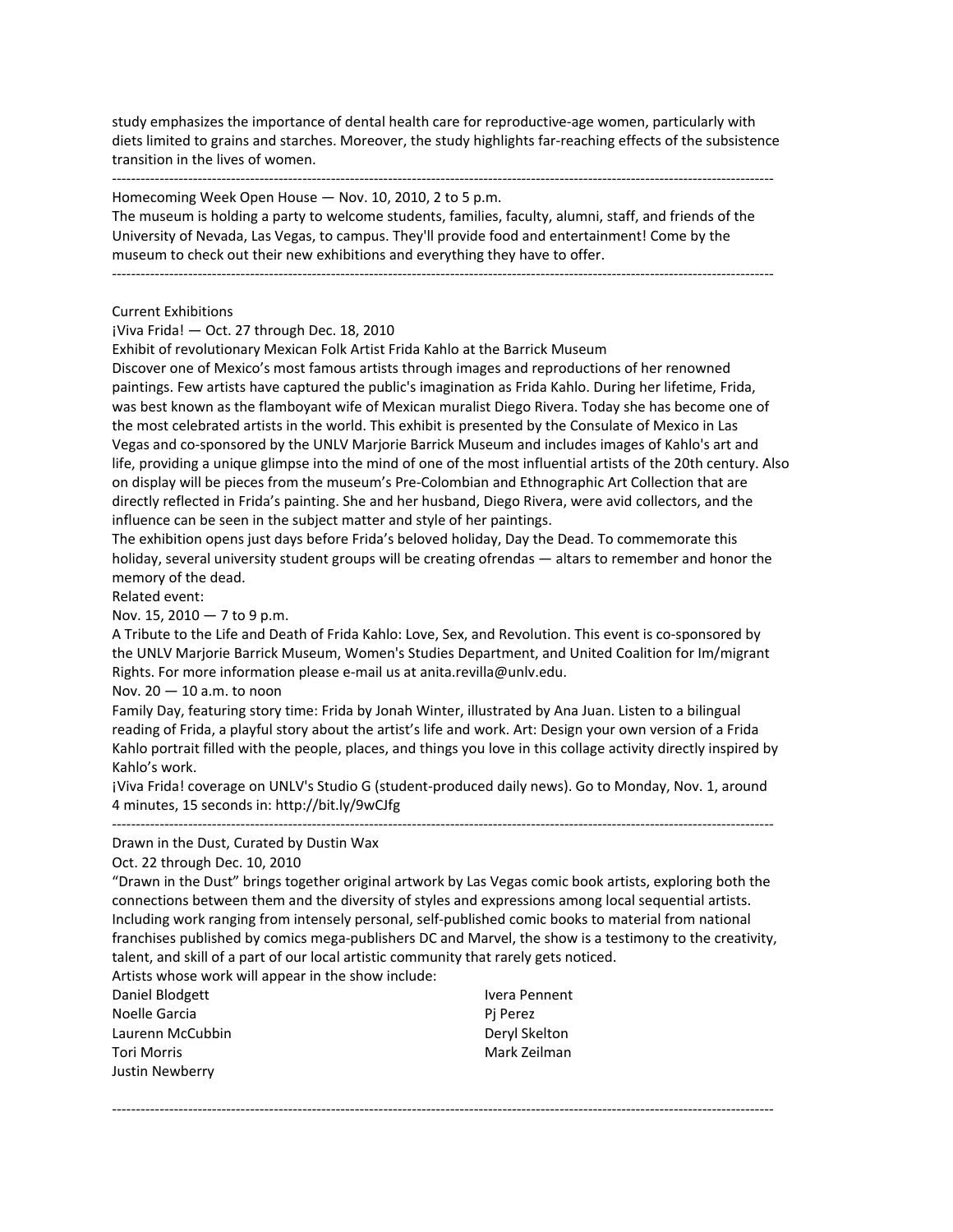Have you visited the museum? Did you take photos or video? We're putting together an electronic photo album to be displayed in the exhibit hall and need visitor contributions. E‐mail your submissions to barrick.museum@unlv.edu: http://www.facebook.com/event.php?eid=171182356226686&ref=mf.

‐‐‐‐‐‐‐‐‐‐‐‐‐‐‐‐‐‐‐‐‐‐‐‐‐‐‐‐‐‐‐‐‐‐‐‐‐‐‐‐‐‐‐‐‐‐‐‐‐‐‐‐‐‐‐‐‐‐‐‐‐‐‐‐‐‐‐‐‐‐‐‐‐‐‐‐‐‐‐‐‐‐‐‐‐‐‐‐‐‐‐‐‐‐‐‐‐‐‐‐‐‐‐‐‐‐‐‐‐‐‐‐‐‐‐‐‐‐‐‐‐‐‐‐‐‐‐‐‐‐‐‐‐‐‐‐‐‐‐

Safe Community Partnership, part of the Transportation Research Center, will be hosting events this month for Teen Driver Safety Week. We kick off Sunday, Oct. 10, with an agency information fair and town hall meeting on teen driving. The tables open at 3 p.m., and the town hall begins at 4 p.m. Then we wrap up Teen Driver Safety Week with a candlelight vigil at 7 p.m. Saturday, Oct. 16, on Pida Plaza behind the student union. Everyone is welcome to both events. If unable to attend, you can still submit a name for remembrance or support by calling Nicole at 895‐1780.

‐‐‐‐‐‐‐‐‐‐‐‐‐‐‐‐‐‐‐‐‐‐‐‐‐‐‐‐‐‐‐‐‐‐‐‐‐‐‐‐‐‐‐‐‐‐‐‐‐‐‐‐‐‐‐‐‐‐‐‐‐‐‐‐‐‐‐‐‐‐‐‐‐‐‐‐‐‐‐‐‐‐‐‐‐‐‐‐‐‐‐‐‐‐‐‐‐‐‐‐‐‐‐‐‐‐‐‐‐‐‐‐‐‐‐‐‐‐‐‐‐‐‐‐‐‐‐

Stephen Hendee's exhibition *The Textiles of Dark Age Era North America: True Artifacts and Reproductions, From 2026‐2280* opened Aug. 27. Reviews:

http://weeklyseven.com/ae/2010/august/26/new‐dark‐ages http://www.lasvegasweekly.com/news/2010/oct/06/hendee-exhibit-ice-built-around-sci-fi-yet-brillia/ ‐‐‐‐‐‐‐‐‐‐‐‐‐‐‐‐‐‐‐‐‐‐‐‐‐‐‐‐‐‐‐‐‐‐‐‐‐‐‐‐‐‐‐‐‐‐‐‐‐‐‐‐‐‐‐‐‐‐‐‐‐‐‐‐‐‐‐‐‐‐‐‐‐‐‐‐‐‐‐‐‐‐‐‐‐‐‐‐‐‐‐‐‐‐‐‐‐‐‐‐‐‐‐‐‐‐‐‐‐‐‐‐‐‐‐‐‐‐‐‐‐‐‐‐‐‐‐

Ron Smith's exhibition *Five Qualities of Architecture* opened Sept. 3.

‐‐‐‐‐‐‐‐‐‐‐‐‐‐‐‐‐‐‐‐‐‐‐‐‐‐‐‐‐‐‐‐‐‐‐‐‐‐‐‐‐‐‐‐‐‐‐‐‐‐‐‐‐‐‐‐‐‐‐‐‐‐‐‐‐‐‐‐‐‐‐‐‐‐‐‐‐‐‐‐‐‐‐‐‐‐‐‐‐‐‐‐‐‐‐‐‐‐‐‐‐‐‐‐‐‐‐‐‐‐‐‐‐‐‐‐‐‐‐‐‐‐‐‐‐‐‐

#### Ask a Curator Day

The museum participated in Ask a Curator Day Sept. 1. The event was hosted on the Twitter website. For updates on the museum or interest in future chat/discussion, you may sign up for a Twitter account (twitter.com) at no cost. Once you have logged in to Twitter, you can either select a participating venue from the "who to ask?" section of this website or simply include the hashtag (a tag that allows others to find your message easily) #askacurator, and one of the participating curators will reply to you. You can find a list of participating cultural venues in the "who to ask?" section of this website or simply follow the hashtag #askacurator Sept. 1 to follow the questions other people are asking.

Researchers from Nevada System of Higher Education and partner universities addressed current and emerging trends in clean energy research and technology as part of the Nevada Renewable Energy Consortium (NVREC) Lecture Series. Lecturers included Brian Hedlund, John Cushman, David Nobles, and George Rhee.

‐‐‐‐‐‐‐‐‐‐‐‐‐‐‐‐‐‐‐‐‐‐‐‐‐‐‐‐‐‐‐‐‐‐‐‐‐‐‐‐‐‐‐‐‐‐‐‐‐‐‐‐‐‐‐‐‐‐‐‐‐‐‐‐‐‐‐‐‐‐‐‐‐‐‐‐‐‐‐‐‐‐‐‐‐‐‐‐‐‐‐‐‐‐‐‐‐‐‐‐‐‐‐‐‐‐‐‐‐‐‐‐‐‐‐‐‐‐‐‐‐‐‐‐‐‐‐

‐‐‐‐‐‐‐‐‐‐‐‐‐‐‐‐‐‐‐‐‐‐‐‐‐‐‐‐‐‐‐‐‐‐‐‐‐‐‐‐‐‐‐‐‐‐‐‐‐‐‐‐‐‐‐‐‐‐‐‐‐‐‐‐‐‐‐‐‐‐‐‐‐‐‐‐‐‐‐‐‐‐‐‐‐‐‐‐‐‐‐‐‐‐‐‐‐‐‐‐‐‐‐‐‐‐‐‐‐‐‐‐‐‐‐‐‐‐‐‐‐‐‐‐‐‐‐

‐‐‐‐‐‐‐‐‐‐‐‐‐‐‐‐‐‐‐‐‐‐‐‐‐‐‐‐‐‐‐‐‐‐‐‐‐‐‐‐‐‐‐‐‐‐‐‐‐‐‐‐‐‐‐‐‐‐‐‐‐‐‐‐‐‐‐‐‐‐‐‐‐‐‐‐‐‐‐‐‐‐‐‐‐‐‐‐‐‐‐‐‐‐‐‐‐‐‐‐‐‐‐‐‐‐‐‐‐‐‐‐‐‐‐‐‐‐‐‐‐‐‐‐‐‐‐ The second annual Nevada Renewable Energy Consortium (NVREC) meeting took place at UNLV Aug. 20. The meeting focused on the current three NVREC program areas: Solar, Biomass, and

Geothermal. Presentations were made by participating entities, and a poster session followed. Over 50 individuals attended, and approximately 20 posters were on display.

The 2010 UNLV Clean Energy Forum took place on the UNLV campus Sept. 8. The event focused on clean energy production in Nevada and the U.S. Southwest and on clean research projects nationwide. Subject matter included financing, national policy, current technologies, and nuclear energy. Over 200 individuals attended.

#### **..:::NEW FACES:::..**

In September, Kristina Lipinska welcomed new postdoctoral researcher Dr. **Julien Romann** from the Université Paul Cézanne, Provence et Sud, Toulon, France.

#### **..:::CONTACT:::..**

HRC eNews is a quarterly electronic newsletter to keep individuals informed about developments at the Harry Reid Center for Environmental Studies, located on the campus of the University of